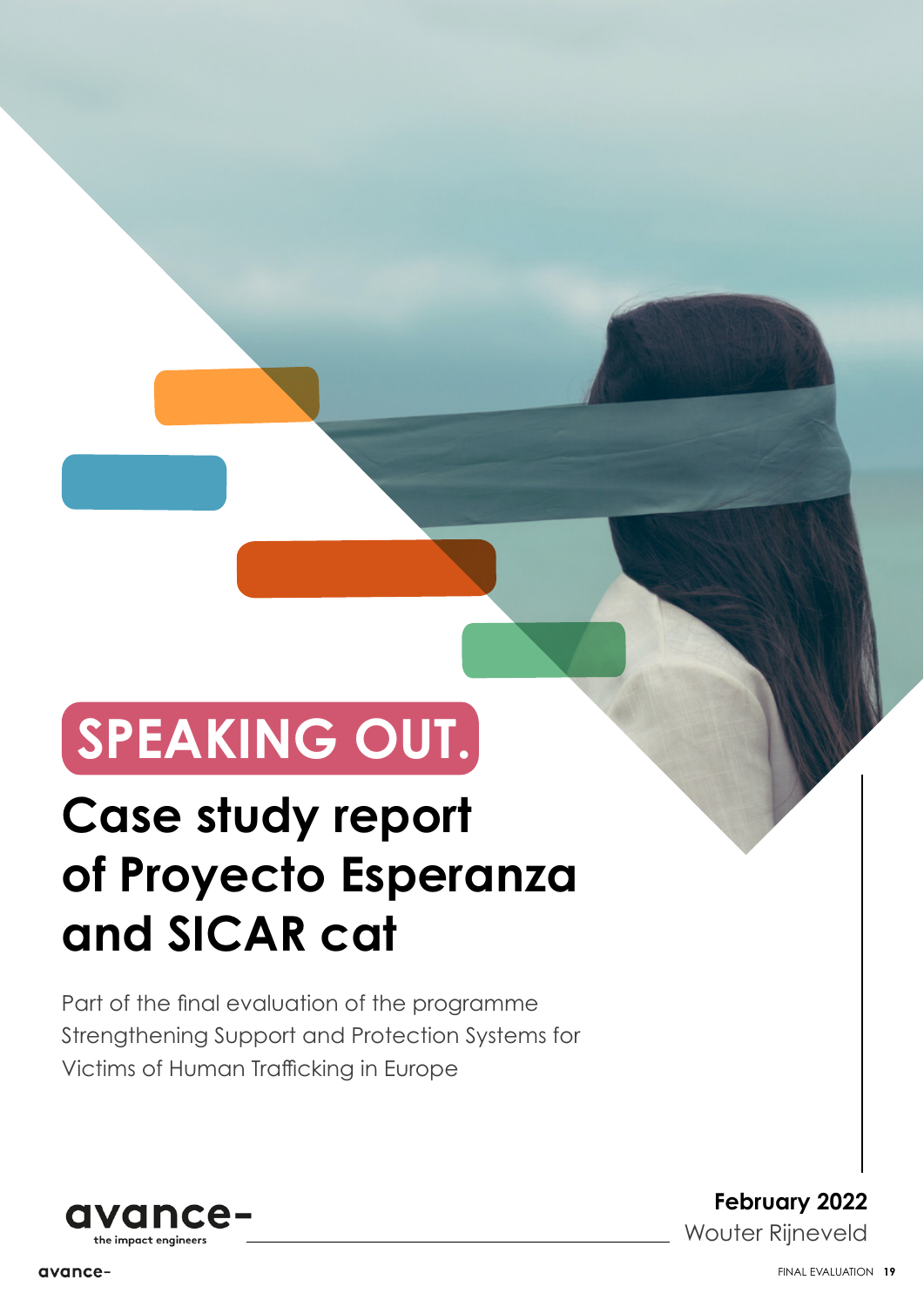#### **INTRODUCTION**

**This is a brief report of a case study of the work of Proyecto Esperanza and SICAR cat in the project "Speaking out for the protection of victims of Trafficking for all forms of exploitation". This project ran from July 2019 until the end of 2021 and was part of a broader programme, financed by Porticus, named "Strengthening Support and Protection Systems for Victims of Human Trafficking in Europe". This case study is one of four case studies, carried out for the final evaluation of this programme.**

This case study attempts to provide an answer to the following questions

- 1. To what structural changes in systems for protection and support of victims of trafficking in human beings (THB) did the project contribute?
- 2. What was the contribution of the project to these changes? With special attention to the role of service delivery in relation to advocacy and the role of cooperation with other organisations**.**

#### **METHODOLOGY**

The organisation used a monitoring instrument, specifically designed to capture structural changes in systems and the contributions to these changes. In addition to this, group discussions or interviews were held with staff, with Porticus and with a number of external stakeholders. Avance has been involved with this project from its inception.

#### **WHY THIS PROJECT**

Spain is in the front line of many migratory flows and has many victims of THB within its borders. For these and other victims it is often difficult to access support and protection to which they are entitled on the basis of European legislation. One reason for this limited access is the narrow focus of Spanish support for victims of THB, mainly for women victims of sexual exploitation.

Support is mostly available for those who self-identify as victims and who are already abused and are willing to cooperate with the police. Not for all others, including those who arrive and are at risk of being exploitated in a variety of ways. Such exploitation includes sexual abuse, but also labour exploitation, for example in domestic work, forced marriage, forced begging, forced to commit criminal acts or to remove organs.

Because of the narrow understanding on THB focusing mostly on sexual abuse of women, most victims for other forms of THB are not even identified and therefore remain invisible. In the most recent GRETA monitoring report, it is recommended that Spain needs to widen its focus and incorporate all froms and purposes of THB. This project attempts to broaden the legislative basis and public policies as well as to raise awareness to include all forms and purposes of THB so that more victims can be identified and the access of victims to support and protection is improved

Adoratrices is a Catholic religious congregation, established in 1856 and active in almost 30 countries. It implements numerous projects for social activities. Two of these projects are Proyecto Esperanza and SICAR cat and they jointly carried out this project.

**The figure below** presents a simplified Theory of Change of the project. The overall objective of the project is to improve the system of support for victims of all forms and purposes of THB, and this is mainly done through two major pathways. The first and major pathway is to work toward a comprehensive law that covers all forms and purposes of THB, so that also victims of THB that now remain hidden or cannot access support will be supported and protected. This is done by working with a broad range of actors and nudge them toward recognition of the need for such comprehensive legislation. This is done with the usual actors, such as the responsible ministries, but also with less traditional actors, such as trade unions, sector organisations and migration-related organisations. The idea is that when a broader coalition of actors becomes convinced of the need for a comprehensive law, the likelihood that such legislation will actually be passed, is increased.

#### **THEORY OF CHANGE**

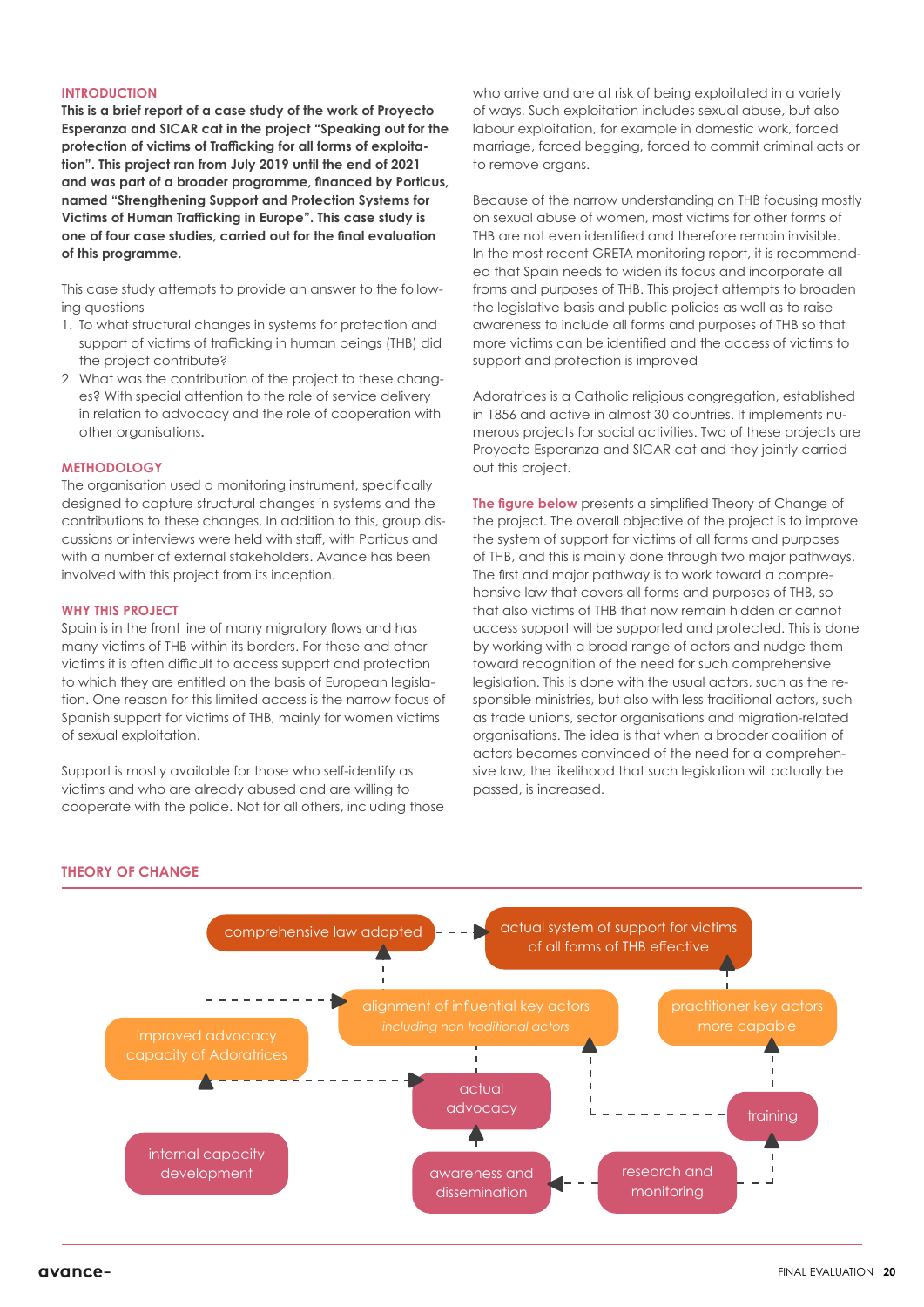#### **Jul/19 Start of the project**

Systematic approach to stakeholders and communication developed

- **Dec/19** Start awareness campaign about different forms of THB (hashtag #TambienEsTrata)
- **Jan/20**  SICAR cat shares key messages at the Catalan Parliament
- **Feb/20** Joint methodology on advocacy developed

Catalan Ombudsman publicly endorses the need to approve a comprehensive anti trafficking law

**Mar/20** COVID lockdown. Proyecto Esperanza and SICAR cat are "essential services", but adaptation required

- **May/20** Women victims of THB get access to corona-related assistance
- **Jun/20** Inputs made for Law on the Comprehensive Guarantee of Sexual Freedom
- **Jun/20** Documenting 26 cases of trafficking for other forms of exploitation as evidence for advocacy

**Jul/ to** Campaigns for World Day Against Traffick-**Sep/20** ing in Persons and EU Anti Trafficking Day

**Nov/20** Consolidation of training materials and training within Adoratrices (various countries)

**Nov/20 to** Focus on (training of) **May/21** non-traditional actors

**Feb/21** Harmonised advocacy methodology in Adoratrices further developed



**Influencing key actors** around the need for a comprehensive law is done through advocacy, including meetings and (social media and other) campaigns, providing inputs and statements, but also through offering training. This very constructive approach raises awareness and brings evidence to the table and helps to convince stakeholders that comprehensive legislation is needed. The advocacy activities, including the training, are based on an evidence base that is generated through the practical involvement of Adoratrices with victims of THB. This evidence base is researched and documented and increases the force of the advocacy itself.

**The training, mentioned above,** is also the starting point of a second pathway toward the overall objective of an improved system of support. By training a broad range of actors on the identification and the needs and modes of support and protection for different categories of victims of THB, actors can already start acting on their behalf. This in itself already improves the support available for these victims. But in addition to this, the actual (improved) practice in turn underlines the need for legislation and this further builds the coalition of those who argue for the need for such legislation.

#### **In addition to the two interconnected pathways described**

**above** (working on improved legislation and on improved practice), the project has also invested in Adoratrices itself. While advocacy has been part of the work of Adoratrices since its inception, the main focus is on direct social support activities. This project also offered internal capacity development and systematisation of its advocacy work in all its countries, structures and foundations. In turn, the weight of this much bigger structure was used to endorse the advocacy for a comprehensive law in Spain.

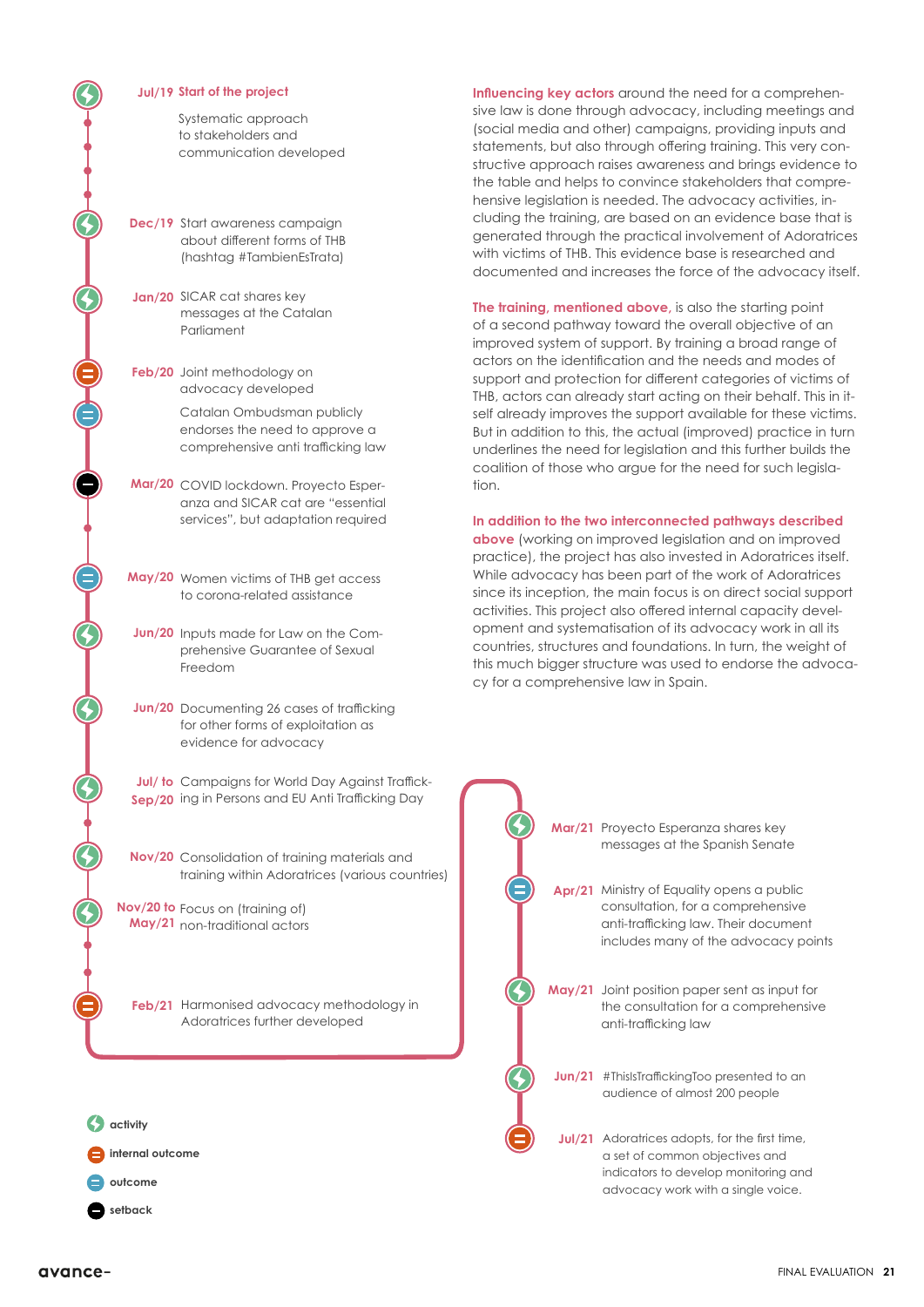#### **SYSTEMIC CHANGES**

Has the project succeeded in bringing about structural changes in the system of support for victims of THB? This section describes briefly which structural changes were observed and the next section digs deeper into the causal question if and how the project contributed to these changes.

**A first change** is within the system of Adoratrices. At least in the province that covers Europe and Africa, the advocacy capacity of this religious congregation has been strengthened. Advocacy has been in the constitution of the congregation since its start in 1856, but the main focus was and is often on practical support. Proyecto Esperanza and SICAR cat have offered training to other Adoratrices foundations and bodies, and they have showcased their toolbox of instruments, such as stakeholder mapping and the systematization of knowledge and monitoring of public policy.

Across the congregation, the EFQM model is used as a quality management system, and the advocacy work has been incorporated into this system in order to embed it structurally in the congregation. Adoratrices has adopted a coherence strategy for all its social work, common advocacy objectives and top-level indicators on advocacy that are now being used across all its foundations. Because of this change, Adoratrices is now able to speak out with a single voice on issues of social transformation. They did this already about the urgency of adopting a comprehensive law.

The change is still an initial change and the organisation will need to develop a common strategic plan and annual action plans that include the advocacy dimension to achieve a more focused and effective advocacy strategy. Also, the set of instruments, tools, and templates may need to be shared to other provinces as well.

Nevertheless, this change is broader than Adoratrices only. SICAR cat also participates in the Ödos project, led by Arcoiris and one of its contributions has been to change the mindset of the organisation from doing social work, to doing social work and at the same time using it to drive structural change, by using the evidence and combining it with a political sensitivity and ability to see and seize windows of opportunity and build coalitions for change.

**A second change** is related to the movement toward a comprehensive law on THB and the alignment of key stakeholders in this process. Proyecto Esperanza and SICAR cat have been instrumental as a key actor to drive this movement. They did this along with the Spanish network against THB (the RECTP) but within this network, Proyecto Esperanza is recognised as the driving force of this process.

Actors that have increasingly recognised the need to address all forms and purposes of THB, and to cover this in legislation, include some Spanish members of the European Parliament; the General Director of Migrations at the Ministry of Inclusion, Social Security and Migrations; members of the Senate´s Study Group on Migration; the General Directorate for Children and Adolescent care of Catalonia and several Catalan political parties. One university adapted and broadened its curriculum on THB. Campaigns about different forms of THB were picked up by trade unions, media, civil society organisations and legal actors. The Catalan ombudsman



The project also reached non-traditional actors through offering training, like migration related actors and actors active for domestic workers. Such training capacitated them to recognize different forms of THB, but at the same time enlisted them in the movement toward comprehensive legislation. It is also from the concrete practice of the work of non-legislative actors (such as police, legal and fiscal actors) that the need for comprehensive legislation is increasingly recognised.

The Ministry of Equality is currently driving the process toward comprehensive legislation and the project has developed good working relations with them. They opened a consultation to gather input for a comprehensive law and the introductory document shows part of the project's position on the topic. But the fact that a single ministry is in charge is also a disadvantage, since it reconfirms the narrow focus on women. And cooperation between different ministries is not straightforward.

At the same time, there are parallel developments. Since 2018 an ILO protocol is in force in Spain that forces the government to address labour exploitation. This stimulates the development of better legislation against labour exploitation. Also, a low on guaranteeing sexual freedom is currently in a parliamentary procedure. This law includes trafficking for the purpose of sexual exploitation for prostitution and it improves the legislation for this type of THB.

These developments are real improvements of the legislation against THB and the project takes every opportunity to stimulate and facilitate these improvements. At the same time, these improvements take away the sense of urgency for a really comprehensive legislation and this is a negative countereffect.

A major challenge for the development of comprehensive legislation against THB is the debate about abolition or regulation of prostitution. Several strong voices argue for an abolitionist law, with the assumption that this will resolve all issues of THB. This movement takes away the urgency of developing a really comprehensive law that includes all forms and purposes of THB and is therefore considered unhelpful.

The influence of the next national elections will likely be large. Depending on its outcome, the direction may be toward abolitionist legislation instead of comprehensive legislation, or toward the further development of comprehensive legislation. In any case, the advocacy for this latter direction, as well as the development of an increasingly broad alliance of actors that supports this will have to continue.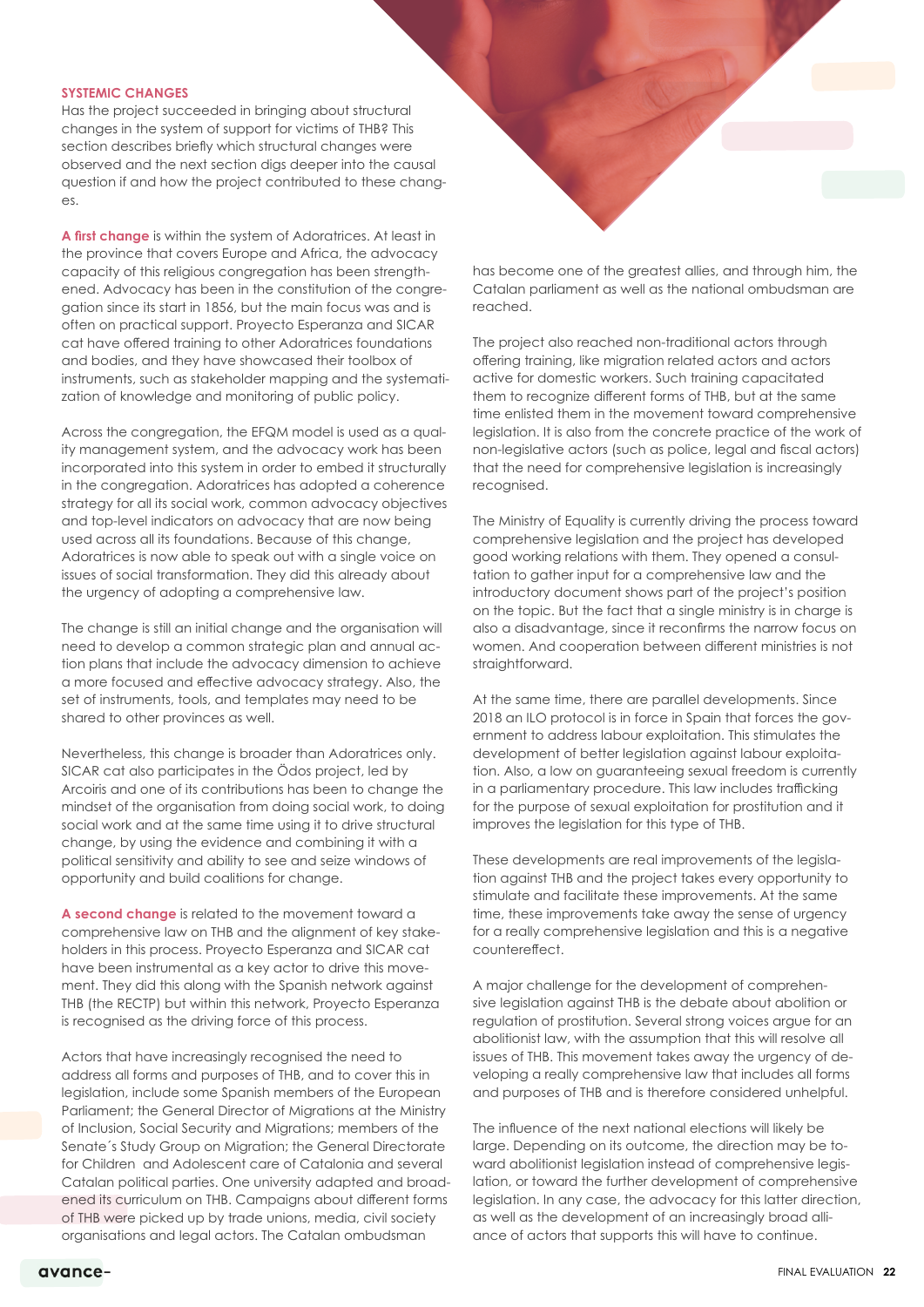### **CONTRIBUTION ANALYSIS**

**CHANGE The advocacy capacity of Adoratrices as a key actor in the fight against THB has been strengthened. CAUSAL QUESTION To what extent did the project contribute to this change?**

| project functioned as example to be scaled up                                                                                                                                                                                                                                                                                                                                                                           |  |                       | certainly or very likely happened |           |
|-------------------------------------------------------------------------------------------------------------------------------------------------------------------------------------------------------------------------------------------------------------------------------------------------------------------------------------------------------------------------------------------------------------------------|--|-----------------------|-----------------------------------|-----------|
| project provided training and resources, templates, tools                                                                                                                                                                                                                                                                                                                                                               |  |                       | certainly or very likely happened |           |
| The opportunity of Porticus funding for strengthening<br>advocacy capacity                                                                                                                                                                                                                                                                                                                                              |  |                       | certainly or very likely happened |           |
| advocacy was already part of the constitution of 1856                                                                                                                                                                                                                                                                                                                                                                   |  |                       | certainly or very likely happened |           |
| positive role of current and previous superiora provincial                                                                                                                                                                                                                                                                                                                                                              |  | $\mathbf{\Theta}$     | certainly or very likely happened |           |
| being involved in advocacy is also a global trend                                                                                                                                                                                                                                                                                                                                                                       |  | ⇔▶                    | somewhat likely                   |           |
| existence of quality management system (EFQM),<br>possibility to integrate                                                                                                                                                                                                                                                                                                                                              |  | K                     | certainly or very likely happened |           |
| leadership changes and lack of decisions                                                                                                                                                                                                                                                                                                                                                                                |  |                       | somewhat likely                   |           |
| lack of knowledge and resistance to advocacy because of difficulty<br>to balance resources between advocacy and direct assistance.                                                                                                                                                                                                                                                                                      |  |                       | somewhat likely                   | programme |
| mechanism<br>CONCLUSION: the project was a major contributing factor toward this change in Adoratrices.<br>$\blacktriangleleft$<br>cooperating<br>actor<br>$\boldsymbol{\Theta}$<br>influencing<br><b>CHANGE</b><br>The process towards the adoption of a Comprehensive Law against trafficking in<br>factor<br>human beings, incorporating all forms of exploitation is initiated and key actors<br>support this need. |  |                       |                                   |           |
| <b>CAUSAL QUESTION</b><br>To what extent did the project contribute to this change?<br>Social media campaigns about other forms of THB made it easy to<br>follow for other actors                                                                                                                                                                                                                                       |  |                       | certainly or very likely happened |           |
| Active lobby, meetings, networking, to build coalitions of support                                                                                                                                                                                                                                                                                                                                                      |  |                       | certainly or very likely happened |           |
| Provide statements, inputs to influence processes and actors, which<br>are taken up                                                                                                                                                                                                                                                                                                                                     |  |                       | certainly or very likely happened |           |
| Working with concrete cases helps actors (e.g. police, legal, fiscal)<br>to discover gaps in legislation                                                                                                                                                                                                                                                                                                                |  |                       | somewhat likely                   |           |
| Joint lobby with Spanish network against THB (RECTP), with Proyecto<br>Esperanza in a leading position                                                                                                                                                                                                                                                                                                                  |  | 3                     | certainly or very likely happened |           |
| ILO protocol against labour exploitation in force in Spain since 2018                                                                                                                                                                                                                                                                                                                                                   |  | Θ                     | certainly or very likely happened |           |
| GRETA report recommends improvement of legislation and more<br>attention for all forms of THB                                                                                                                                                                                                                                                                                                                           |  | $\mathcal{A}$         | certainly or very likely happened |           |
| Commitment of the current government (esp ministry of Equality) to<br>fight THB                                                                                                                                                                                                                                                                                                                                         |  | $\boldsymbol{\Theta}$ | somewhat likely                   |           |